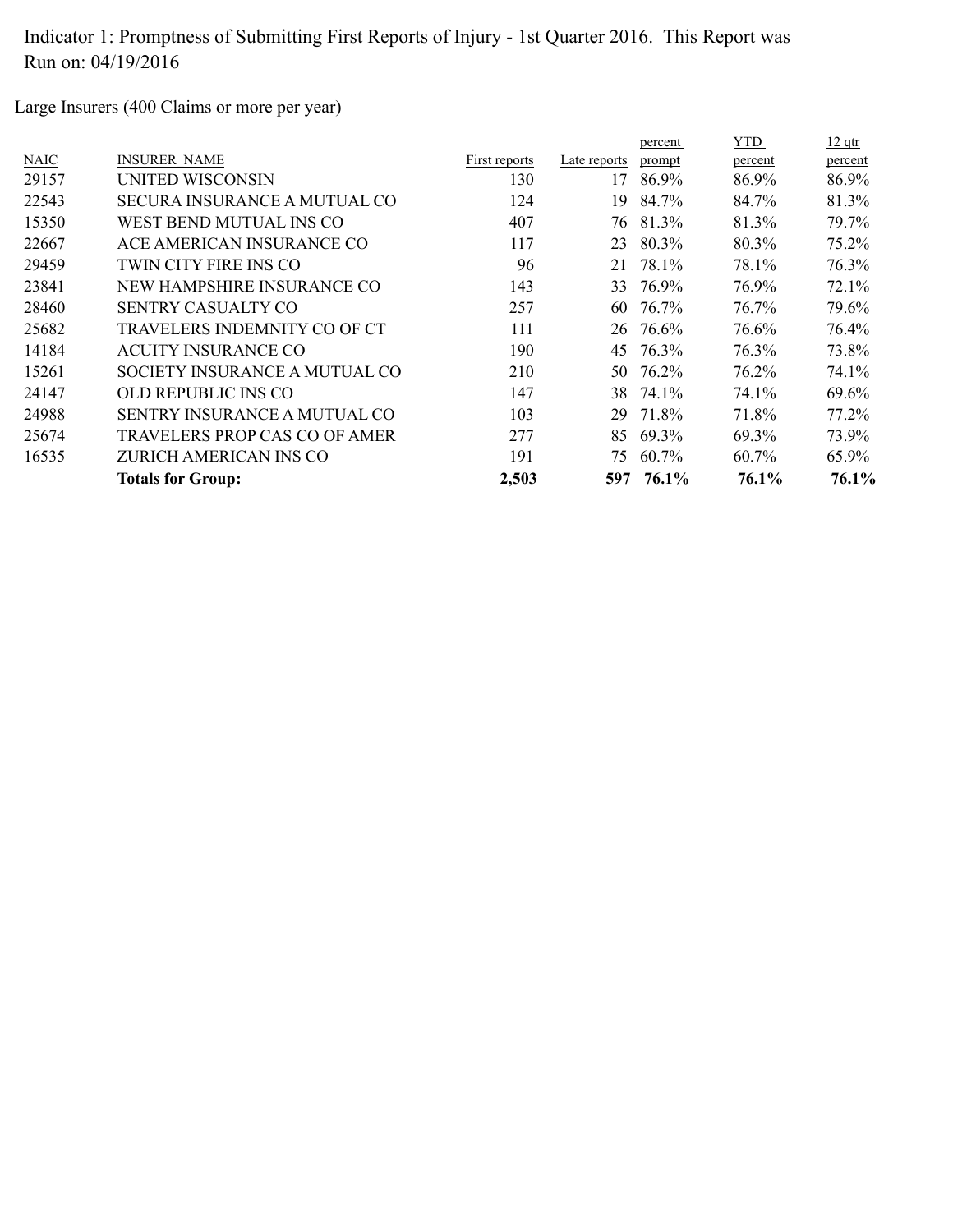Medium Size Insurers (65 -399 Claims or more per year)

|             |                                      |               |                | percent  | <b>YTD</b> | $12$ qtr |
|-------------|--------------------------------------|---------------|----------------|----------|------------|----------|
| <b>NAIC</b> | <b>INSURER NAME</b>                  | First reports | Late reports   | prompt   | percent    | percent  |
| 11374       | <b>SFM MUTUAL INS CO</b>             | 61            |                | 5 91.8%  | 91.8%      | 87.1%    |
| 11527       | LEAGUE OF WIS MUNICIPALITIES MUTUA   | 35            | 3              | 91.4%    | 91.4%      | 91.5%    |
| 11371       | <b>GREAT WEST CASUALTY CO</b>        | 34            | 3              | 91.2%    | 91.2%      | 80.2%    |
| 23035       | LIBERTY MUTUAL FIRE INS CO           | 33            | 3              | 90.9%    | 90.9%      | 83.9%    |
| 19275       | AMERICAN FAMILY MUTUAL INS CO        | 33            | $\overline{3}$ | 90.9%    | 90.9%      | 73.5%    |
| 19445       | NATIONAL UNION FIRE INS CO OF PITTSB | 32            | 3              | 90.6%    | 90.6%      | 84.4%    |
| 21458       | EMPLOYERS INSURANCE CO OF WAUSAU     | 21            | 2              | 90.5%    | 90.5%      | 81.6%    |
| 22659       | <b>INDIANA INSURANCE CO</b>          | 9             | $\mathbf{1}$   | 88.9%    | 88.9%      | 52.0%    |
| 13935       | FEDERATED MUTUAL INS CO              | 35            | $\overline{4}$ | 88.6%    | 88.6%      | 92.4%    |
| 14303       | <b>INTEGRITY MUTUAL INS CO</b>       | 41            | 5              | 87.8%    | 87.8%      | 88.2%    |
| 13986       | FRANKENMUTH MUTUAL INS CO            | 23            | 3              | 87.0%    | 87.0%      | 87.1%    |
| 21407       | <b>EMCASCO INSURANCE CO</b>          | 90            | 12             | 86.7%    | 86.7%      | 87.3%    |
| 10166       | ACCIDENT FUND INS CO OF AMERICA      | 35            | 5              | 85.7%    | 85.7%      | 88.3%    |
| 25666       | TRAVELERS INDEMNITY CO OF AMERICA    | 13            | 2              | 84.6%    | 84.6%      | 76.6%    |
| 10677       | CINCINNATI INSURANCE CO              | 48            | 8              | 83.3%    | 83.3%      | 74.3%    |
| 24554       | XL INSURANCE AMERICA INC             | 18            | 3              | 83.3%    | 83.3%      | 72.7%    |
| 24830       | CITIES & VILLAGES MUTUAL INS CO      | 24            |                | 4 83.3%  | 83.3%      | 82.7%    |
| SI          | DEPT OF ADMINISTRATION               | 70            |                | 12 82.9% | 82.9%      | 81.0%    |
| 15377       | WESTERN NATIONAL MUTUAL INS CO       | 30            |                | 6 80.0%  | 80.0%      | 81.8%    |
| SI          | <b>CITY OF MILWAUKEE</b>             | 111           | 24             | 78.4%    | 78.4%      | 79.1%    |
| <b>SI</b>   | <b>KOHLER CO</b>                     | 23            | 5              | 78.3%    | 78.3%      | 70.8%    |
| 40142       | AMERICAN ZURICH INS CO               | 59            | 13             | 78.0%    | 78.0%      | 69.4%    |
| 31895       | AMERICAN INTERSTATE INS CO           | 17            |                | 4 76.5%  | 76.5%      | 72.5%    |
| SI          | MILWAUKEE BOARD OF SCHOOL DIR        | 59            |                | 14 76.3% | 76.3%      | 68.8%    |
| 19259       | SELECTIVE INS CO OF SOUTH CAROLINA   | 21            | 5              | 76.2%    | 76.2%      | 47.4%    |
| 18988       | <b>AUTO OWNERS INS CO</b>            | 36            | 9              | 75.0%    | 75.0%      | 81.0%    |
| 13021       | UNITED FIRE & CASUALTY CO            | 24            | 6              | 75.0%    | 75.0%      | 70.2%    |
|             | <b>INSURANCE CO OF STATE OF PA</b>   |               |                |          | 74.4%      |          |
| 19429       |                                      | 39            | 10             | 74.4%    |            | 66.7%    |
| 29424       | HARTFORD CASUALTY INS CO             | 23            | 6              | 73.9%    | 73.9%      | 77.9%    |
| 24449       | REGENT INSURANCE CO                  | 30            | 8              | 73.3%    | 73.3%      | 72.1%    |
| 23434       | MIDDLESEX INSURANCE CO               | 77            | 22             | 71.4%    | 71.4%      | 75.7%    |
| 11150       | <b>ARCH INSURANCE CO</b>             | 38            |                | 11 71.1% | 71.1%      | 75.5%    |
| 26271       | ERIE INSURANCE EXCHANGE              | 53            |                | 16 69.8% | 69.8%      | 79.4%    |
| 25402       | <b>EMPLOYERS ASSURANCE CORP</b>      | 43            |                | 13 69.8% | 69.8%      | 73.3%    |
| 15091       | RURAL MUTUAL INS CO                  | 79            |                | 24 69.6% | 69.6%      | 75.1%    |
| 19950       | WILSON MUTUAL INS CO                 | 32            |                | 10 68.8% | 68.8%      | 75.2%    |
| 23817       | ILLINOIS NATIONAL INS CO             | 44            |                | 14 68.2% | 68.2%      | 67.3%    |
| 31534       | CITIZENS INSURANCE CO OF AMERICA     | 9             | 3              | 66.7%    | 66.7%      | 68.9%    |
| 12262       | PENN MFRS ASSOCIATION INS CO         | 12            | $\overline{4}$ | 66.7%    | 66.7%      | 62.3%    |
| 20702       | ACE FIRE UNDERWRITERS INSURANCE CO   | 111           |                | 37 66.7% | 66.7%      | 72.1%    |
| SI          | FEDERAL EXPRESS CORPORATION          | 31            | 11             | 64.5%    | 64.5%      | 65.2%    |
| 37885       | XL SPECIALTY INSURANCE COMPANY       | 41            |                | 15 63.4% | 63.4%      | 66.2%    |
| 20494       | <b>TRANSPORTATION INS CO</b>         | 27            |                | 10 63.0% | 63.0%      | 72.9%    |
| 18767       | CHURCH MUTUAL INSURANCE CO           | 27            |                | 10 63.0% | 63.0%      | 59.5%    |
| 42404       | <b>LIBERTY INSURANCE CORP</b>        | 39            | 15             | 61.5%    | 61.5%      | 72.3%    |
| 14176       | HASTINGS MUTUAL INS CO               | 45            |                | 18 60.0% | $60.0\%$   | 50.9%    |
| 33600       | L M INSURANCE CORP                   | 22            |                | 9 59.1%  | 59.1%      | 56.2%    |
| 15105       | SAFETY NATIONAL CASUALTY CORP        | 35            |                | 15 57.1% | 57.1%      | 70.1%    |
| <b>SI</b>   | UW-SYSTEM ADMINISTRATION             | 30            |                | 13 56.7% | 56.7%      | 65.5%    |
|             |                                      |               |                |          |            |          |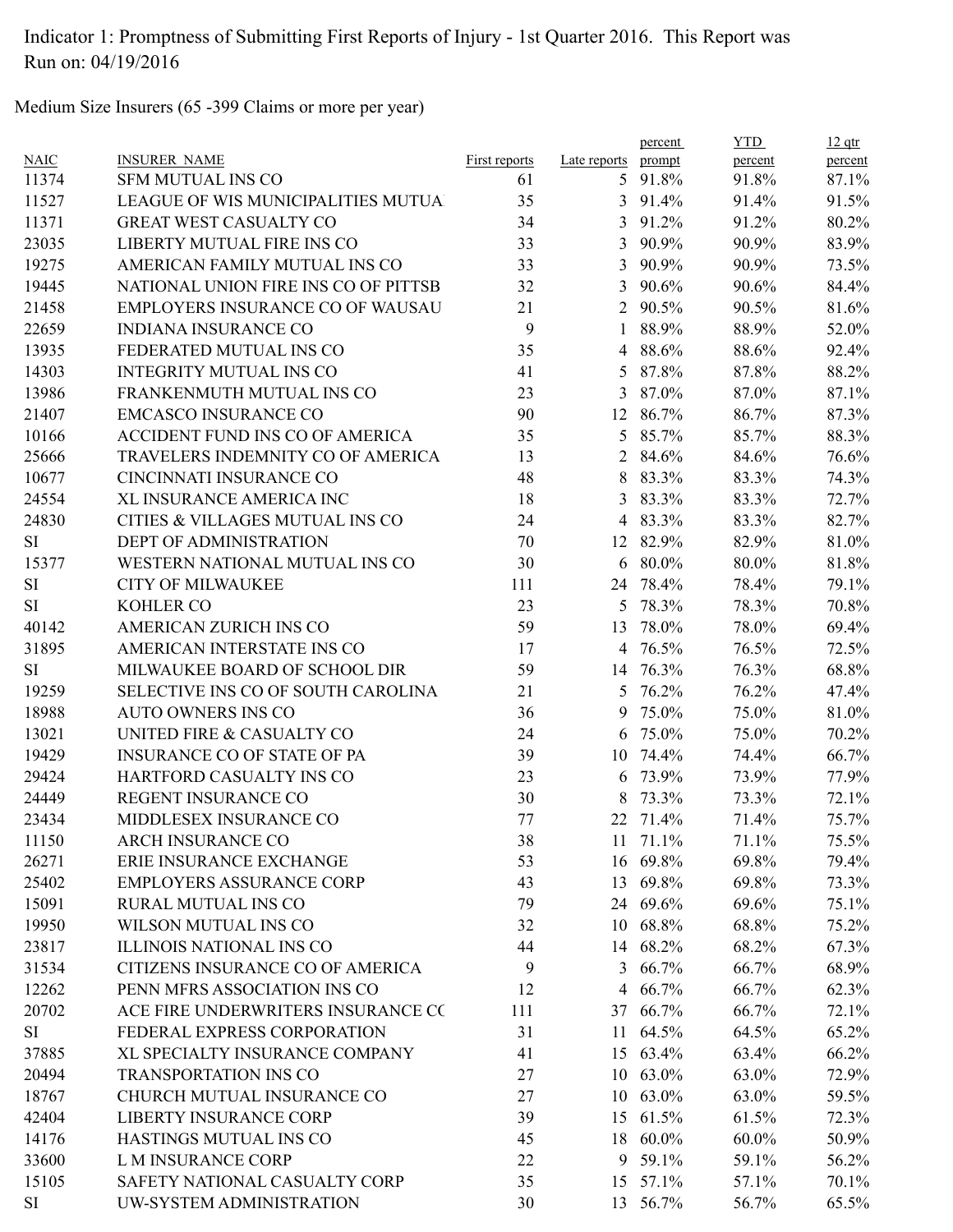Medium Size Insurers (65 -399 Claims or more per year)

|           | <b>Totals for Group:</b> | 2.004         | 500          | 75.0%             | 75.0%   | 75.2%    |
|-----------|--------------------------|---------------|--------------|-------------------|---------|----------|
| <b>SI</b> | CITY OF MADISON          | 31            |              | $16 \quad 48.4\%$ | 48.4%   | 62.7%    |
| 20281     | FEDERAL INSURANCE CO     | 33            |              | $15 \quad 54.5\%$ | 54.5%   | 59.3%    |
| 20397     | VIGILANT INSURANCE CO    | 18            |              | $8\quad 55\,6\%$  | 55.6%   | 68.1%    |
| NAIC      | <b>INSURER NAME</b>      | First reports | Late reports | prompt            | percent | percent  |
|           |                          |               |              | percent           | YTD     | $12$ qtr |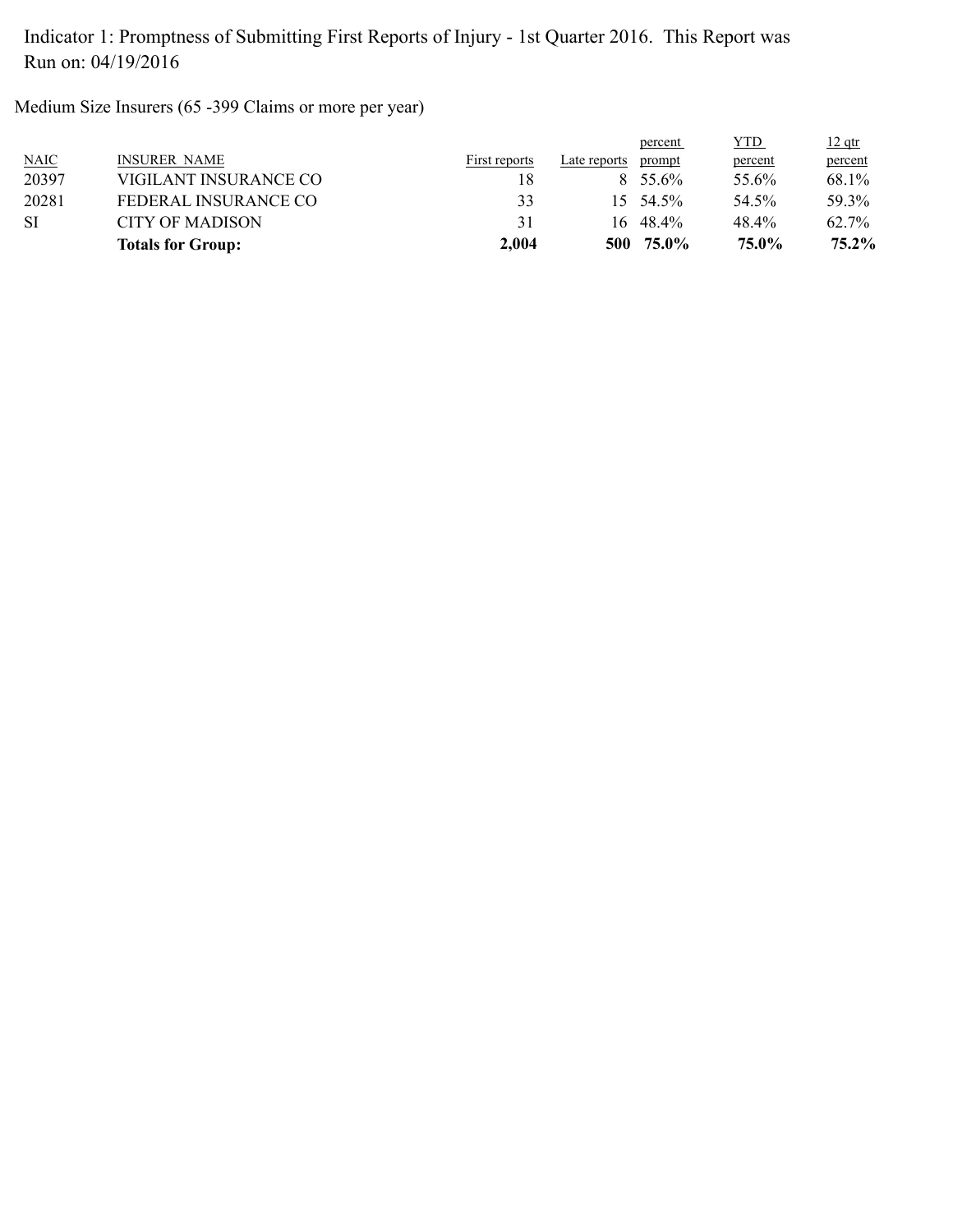Small Size Insurers (Less than 65 Claims per year)

| <b>NAIC</b><br>prompt<br>percent<br>percent<br><b>First reports</b><br>Late reports<br><b>SI</b><br>FEDEX FREIGHT INC<br>$0$ 100.0%<br>100.0%<br>95.7%<br>13<br>5<br><b>MARTEN TRANSPORT LTD</b><br>$0$ 100.0%<br>SI<br>100.0%<br>93.0%<br>9<br>12006<br><b>DISTRICTS MUTUAL INS</b><br>88.9%<br>88.9%<br>92.8%<br>$\mathbf{1}$<br><b>COLUMBIA ST MARY'S INC</b><br>4<br>100.0%<br><b>SI</b><br>100.0%<br>91.1%<br>$\theta$<br>12305<br>ACCIDENT FUND NATIONAL INS CO<br>13<br>100.0%<br>100.0%<br>90.8%<br>$\theta$<br>SI<br>SSM HEALTH CARE OF WISCONSIN INC<br>12<br>91.7%<br>91.7%<br>90.6%<br>1<br>6<br>50.0%<br><b>SI</b><br>THE VOLLRATH COMPANY LLC<br>50.0%<br>90.3%<br>3<br><b>SI</b><br><b>USF HOLLAND INC</b><br>14<br>$0$ 100.0%<br>$100.0\%$<br>89.1%<br>24112<br><b>WESTFIELD INSURANCE CO</b><br>10<br>100.0%<br>100.0%<br>88.6%<br>$\overline{0}$<br>JOY GLOBAL SURFACE MINING INC<br>$\overline{4}$<br>50.0%<br>50.0%<br>86.7%<br><b>SI</b><br>$\overline{2}$<br>7<br>12304<br>ACCIDENT FUND GENERAL INSURANCE C<br>1 85.7%<br>85.7%<br>85.7%<br>33588<br>75.0%<br>FIRST LIBERTY INS CORP<br>4<br>75.0%<br>85.5%<br>1<br>$\overline{\mathcal{A}}$<br><b>SI</b><br><b>BRUNSWICK CORPORATION</b><br>1 75.0%<br>75.0%<br>84.8%<br>8<br>20508<br>VALLEY FORGE INS CO<br>1 87.5%<br>87.5%<br>84.7%<br>4<br>43575<br>INDEMNITY INSURANCE CO OF NORTH AN<br>1 75.0%<br>75.0%<br>84.4%<br>32700<br>OWNERS INS CO<br>11<br>3 72.7%<br>72.7%<br>84.3%<br>26069<br><b>WAUSAU BUSINESS INS CO</b><br>$\boldsymbol{0}$<br>$0.0\%$<br>$0.0\%$<br>83.7%<br>$\overline{0}$<br>10351<br>FIRST DAKOTA INDEMNITY COMPANY<br>75.0%<br>83.5%<br>16<br>75.0%<br>4<br>21415<br><b>EMPLOYERS MUTUAL CAS CO</b><br>18<br>66.7%<br>66.7%<br>83.2%<br>6<br>$\mathfrak{Z}$<br>23043<br>66.7%<br>LIBERTY MUTUAL INS CO<br>66.7%<br>82.1%<br>$\mathbf{1}$<br>3<br>26042<br>WAUSAU UNDERWRITERS INS CO<br>100.0%<br>82.1%<br>100.0%<br>$\theta$<br>34789<br>19<br>21ST CENTURY CENTENNIAL INS CO<br>3 84.2%<br>84.2%<br>82.1%<br>36463<br>DISCOVER PROPERTY & CASUALTY INSUF<br>100.0%<br>100.0%<br>81.8%<br>1<br>$\theta$<br>36234<br>8<br>PREFERRED PROFESSIONAL INS CO<br>62.5%<br>62.5%<br>81.7%<br>3<br>7<br><b>CITY OF KENOSHA</b><br>71.4%<br>71.4%<br>81.4%<br><b>SI</b><br>2<br>7<br><b>SI</b><br><b>TARGET CORP (STORES)</b><br>57.1%<br>57.1%<br>81.2%<br>3<br>12<br>26956<br>WIS COUNTY MUTUAL INS CORP<br>2 83.3%<br>83.3%<br>80.8%<br>$\tau$<br>20109<br><b>BITCO NATIONAL INS CO</b><br>100.0%<br>100.0%<br>80.5%<br>$\theta$<br>24228<br>PEKIN INSURANCE CO<br>13<br>4 69.2%<br>69.2%<br>80.4%<br>21<br><b>SI</b><br><b>KWIK TRIP INC</b><br>4 81.0%<br>81.0%<br>80.0%<br>21261<br>ELECTRIC INSURANCE CO<br>$0$ 100.0%<br>100.0%<br>80.0%<br>$\mathbf{1}$<br>13692<br>DONEGAL MUTUAL INS CO<br>1 92.3%<br>92.3%<br>79.3%<br>13<br>19410<br>COMMERCE & INDUSTRY INS CO<br>13<br>92.3%<br>78.6%<br>92.3%<br>$\mathbf{1}$<br>NEWPAGE WISCONSIN SYSTEM INC<br>$0.0\%$<br>SI<br>$\boldsymbol{0}$<br>$0.0\%$<br>77.2%<br>10998<br>MICHIGAN COMMERCIAL INS MUTUAL<br>$0.0\%$<br>$0.0\%$<br>76.4%<br>$\theta$<br>$\overline{0}$<br>28258<br>CONTINENTAL INDEMNITY COMPANY<br>76.2%<br>5<br>$60.0\%$<br>$60.0\%$<br>2<br>$0.0\%$<br>19682<br>HARTFORD FIRE INSURANCE CO<br>0<br>$0.0\%$<br>74.7%<br>$\overline{0}$<br>CNH AMERICA LLC<br>100.0%<br>SI<br>6<br>100.0%<br>73.6%<br>$\overline{0}$<br>PRAETORIAN INS CO<br>100.0%<br>37257<br>6<br>100.0%<br>72.6%<br>$\overline{0}$<br>25143<br>STATE FARM FIRE & CASUALTY CO<br>54.5%<br>72.2%<br>11<br>54.5%<br>5<br>100.0%<br>39217<br><b>QBE INSURANCE CORPORATION</b><br>100.0%<br>71.2%<br>1<br>$\overline{0}$<br>MILWAUKEE TRANSPORT SERVICES INC<br>8<br>75.0%<br>SI<br>75.0%<br>71.0%<br>2<br>11250<br><b>COMMUNITY INS CORP</b><br>18<br>4 77.8%<br>77.8%<br>70.2%<br><b>SI</b><br><b>ASCENSION HEALTH</b><br>$\boldsymbol{0}$<br>$0.0\%$<br>$0.0\%$<br>70.0%<br>$\overline{0}$<br>19038<br>TRAVELERS CASUALTY & SURETY CO<br>9<br>4 55.6%<br>68.9%<br>55.6%<br>26247<br>AMERICAN GUARANTEE & LIABILITY INS<br>4 66.7%<br>68.5%<br>12<br>66.7%<br>10804<br>CONTINENTAL WESTERN INS CO<br>2 50.0%<br>4<br>50.0%<br>68.1%<br>5<br>24414<br><b>GENERAL CAS CO OF WI</b><br>1 80.0%<br>80.0%<br>67.7%<br>25615<br><b>CHARTER OAK FIRE INS CO</b><br>14<br>4 71.4%<br>71.4%<br>67.4% |                     |  | percent | <b>YTD</b> | $12$ qtr |
|-----------------------------------------------------------------------------------------------------------------------------------------------------------------------------------------------------------------------------------------------------------------------------------------------------------------------------------------------------------------------------------------------------------------------------------------------------------------------------------------------------------------------------------------------------------------------------------------------------------------------------------------------------------------------------------------------------------------------------------------------------------------------------------------------------------------------------------------------------------------------------------------------------------------------------------------------------------------------------------------------------------------------------------------------------------------------------------------------------------------------------------------------------------------------------------------------------------------------------------------------------------------------------------------------------------------------------------------------------------------------------------------------------------------------------------------------------------------------------------------------------------------------------------------------------------------------------------------------------------------------------------------------------------------------------------------------------------------------------------------------------------------------------------------------------------------------------------------------------------------------------------------------------------------------------------------------------------------------------------------------------------------------------------------------------------------------------------------------------------------------------------------------------------------------------------------------------------------------------------------------------------------------------------------------------------------------------------------------------------------------------------------------------------------------------------------------------------------------------------------------------------------------------------------------------------------------------------------------------------------------------------------------------------------------------------------------------------------------------------------------------------------------------------------------------------------------------------------------------------------------------------------------------------------------------------------------------------------------------------------------------------------------------------------------------------------------------------------------------------------------------------------------------------------------------------------------------------------------------------------------------------------------------------------------------------------------------------------------------------------------------------------------------------------------------------------------------------------------------------------------------------------------------------------------------------------------------------------------------------------------------------------------------------------------------------------------------------------------------------------------------------------------------------------------------------------------------------------------------------------------------------------------------------------------------------------------------------------------------------------------------------------------------------------------------------------------------------------------------------------------------------------------------------------------------------------------------------------------------------------------------------------------------------------------------------------------------------|---------------------|--|---------|------------|----------|
|                                                                                                                                                                                                                                                                                                                                                                                                                                                                                                                                                                                                                                                                                                                                                                                                                                                                                                                                                                                                                                                                                                                                                                                                                                                                                                                                                                                                                                                                                                                                                                                                                                                                                                                                                                                                                                                                                                                                                                                                                                                                                                                                                                                                                                                                                                                                                                                                                                                                                                                                                                                                                                                                                                                                                                                                                                                                                                                                                                                                                                                                                                                                                                                                                                                                                                                                                                                                                                                                                                                                                                                                                                                                                                                                                                                                                                                                                                                                                                                                                                                                                                                                                                                                                                                                                                                                   | <b>INSURER NAME</b> |  |         |            |          |
|                                                                                                                                                                                                                                                                                                                                                                                                                                                                                                                                                                                                                                                                                                                                                                                                                                                                                                                                                                                                                                                                                                                                                                                                                                                                                                                                                                                                                                                                                                                                                                                                                                                                                                                                                                                                                                                                                                                                                                                                                                                                                                                                                                                                                                                                                                                                                                                                                                                                                                                                                                                                                                                                                                                                                                                                                                                                                                                                                                                                                                                                                                                                                                                                                                                                                                                                                                                                                                                                                                                                                                                                                                                                                                                                                                                                                                                                                                                                                                                                                                                                                                                                                                                                                                                                                                                                   |                     |  |         |            |          |
|                                                                                                                                                                                                                                                                                                                                                                                                                                                                                                                                                                                                                                                                                                                                                                                                                                                                                                                                                                                                                                                                                                                                                                                                                                                                                                                                                                                                                                                                                                                                                                                                                                                                                                                                                                                                                                                                                                                                                                                                                                                                                                                                                                                                                                                                                                                                                                                                                                                                                                                                                                                                                                                                                                                                                                                                                                                                                                                                                                                                                                                                                                                                                                                                                                                                                                                                                                                                                                                                                                                                                                                                                                                                                                                                                                                                                                                                                                                                                                                                                                                                                                                                                                                                                                                                                                                                   |                     |  |         |            |          |
|                                                                                                                                                                                                                                                                                                                                                                                                                                                                                                                                                                                                                                                                                                                                                                                                                                                                                                                                                                                                                                                                                                                                                                                                                                                                                                                                                                                                                                                                                                                                                                                                                                                                                                                                                                                                                                                                                                                                                                                                                                                                                                                                                                                                                                                                                                                                                                                                                                                                                                                                                                                                                                                                                                                                                                                                                                                                                                                                                                                                                                                                                                                                                                                                                                                                                                                                                                                                                                                                                                                                                                                                                                                                                                                                                                                                                                                                                                                                                                                                                                                                                                                                                                                                                                                                                                                                   |                     |  |         |            |          |
|                                                                                                                                                                                                                                                                                                                                                                                                                                                                                                                                                                                                                                                                                                                                                                                                                                                                                                                                                                                                                                                                                                                                                                                                                                                                                                                                                                                                                                                                                                                                                                                                                                                                                                                                                                                                                                                                                                                                                                                                                                                                                                                                                                                                                                                                                                                                                                                                                                                                                                                                                                                                                                                                                                                                                                                                                                                                                                                                                                                                                                                                                                                                                                                                                                                                                                                                                                                                                                                                                                                                                                                                                                                                                                                                                                                                                                                                                                                                                                                                                                                                                                                                                                                                                                                                                                                                   |                     |  |         |            |          |
|                                                                                                                                                                                                                                                                                                                                                                                                                                                                                                                                                                                                                                                                                                                                                                                                                                                                                                                                                                                                                                                                                                                                                                                                                                                                                                                                                                                                                                                                                                                                                                                                                                                                                                                                                                                                                                                                                                                                                                                                                                                                                                                                                                                                                                                                                                                                                                                                                                                                                                                                                                                                                                                                                                                                                                                                                                                                                                                                                                                                                                                                                                                                                                                                                                                                                                                                                                                                                                                                                                                                                                                                                                                                                                                                                                                                                                                                                                                                                                                                                                                                                                                                                                                                                                                                                                                                   |                     |  |         |            |          |
|                                                                                                                                                                                                                                                                                                                                                                                                                                                                                                                                                                                                                                                                                                                                                                                                                                                                                                                                                                                                                                                                                                                                                                                                                                                                                                                                                                                                                                                                                                                                                                                                                                                                                                                                                                                                                                                                                                                                                                                                                                                                                                                                                                                                                                                                                                                                                                                                                                                                                                                                                                                                                                                                                                                                                                                                                                                                                                                                                                                                                                                                                                                                                                                                                                                                                                                                                                                                                                                                                                                                                                                                                                                                                                                                                                                                                                                                                                                                                                                                                                                                                                                                                                                                                                                                                                                                   |                     |  |         |            |          |
|                                                                                                                                                                                                                                                                                                                                                                                                                                                                                                                                                                                                                                                                                                                                                                                                                                                                                                                                                                                                                                                                                                                                                                                                                                                                                                                                                                                                                                                                                                                                                                                                                                                                                                                                                                                                                                                                                                                                                                                                                                                                                                                                                                                                                                                                                                                                                                                                                                                                                                                                                                                                                                                                                                                                                                                                                                                                                                                                                                                                                                                                                                                                                                                                                                                                                                                                                                                                                                                                                                                                                                                                                                                                                                                                                                                                                                                                                                                                                                                                                                                                                                                                                                                                                                                                                                                                   |                     |  |         |            |          |
|                                                                                                                                                                                                                                                                                                                                                                                                                                                                                                                                                                                                                                                                                                                                                                                                                                                                                                                                                                                                                                                                                                                                                                                                                                                                                                                                                                                                                                                                                                                                                                                                                                                                                                                                                                                                                                                                                                                                                                                                                                                                                                                                                                                                                                                                                                                                                                                                                                                                                                                                                                                                                                                                                                                                                                                                                                                                                                                                                                                                                                                                                                                                                                                                                                                                                                                                                                                                                                                                                                                                                                                                                                                                                                                                                                                                                                                                                                                                                                                                                                                                                                                                                                                                                                                                                                                                   |                     |  |         |            |          |
|                                                                                                                                                                                                                                                                                                                                                                                                                                                                                                                                                                                                                                                                                                                                                                                                                                                                                                                                                                                                                                                                                                                                                                                                                                                                                                                                                                                                                                                                                                                                                                                                                                                                                                                                                                                                                                                                                                                                                                                                                                                                                                                                                                                                                                                                                                                                                                                                                                                                                                                                                                                                                                                                                                                                                                                                                                                                                                                                                                                                                                                                                                                                                                                                                                                                                                                                                                                                                                                                                                                                                                                                                                                                                                                                                                                                                                                                                                                                                                                                                                                                                                                                                                                                                                                                                                                                   |                     |  |         |            |          |
|                                                                                                                                                                                                                                                                                                                                                                                                                                                                                                                                                                                                                                                                                                                                                                                                                                                                                                                                                                                                                                                                                                                                                                                                                                                                                                                                                                                                                                                                                                                                                                                                                                                                                                                                                                                                                                                                                                                                                                                                                                                                                                                                                                                                                                                                                                                                                                                                                                                                                                                                                                                                                                                                                                                                                                                                                                                                                                                                                                                                                                                                                                                                                                                                                                                                                                                                                                                                                                                                                                                                                                                                                                                                                                                                                                                                                                                                                                                                                                                                                                                                                                                                                                                                                                                                                                                                   |                     |  |         |            |          |
|                                                                                                                                                                                                                                                                                                                                                                                                                                                                                                                                                                                                                                                                                                                                                                                                                                                                                                                                                                                                                                                                                                                                                                                                                                                                                                                                                                                                                                                                                                                                                                                                                                                                                                                                                                                                                                                                                                                                                                                                                                                                                                                                                                                                                                                                                                                                                                                                                                                                                                                                                                                                                                                                                                                                                                                                                                                                                                                                                                                                                                                                                                                                                                                                                                                                                                                                                                                                                                                                                                                                                                                                                                                                                                                                                                                                                                                                                                                                                                                                                                                                                                                                                                                                                                                                                                                                   |                     |  |         |            |          |
|                                                                                                                                                                                                                                                                                                                                                                                                                                                                                                                                                                                                                                                                                                                                                                                                                                                                                                                                                                                                                                                                                                                                                                                                                                                                                                                                                                                                                                                                                                                                                                                                                                                                                                                                                                                                                                                                                                                                                                                                                                                                                                                                                                                                                                                                                                                                                                                                                                                                                                                                                                                                                                                                                                                                                                                                                                                                                                                                                                                                                                                                                                                                                                                                                                                                                                                                                                                                                                                                                                                                                                                                                                                                                                                                                                                                                                                                                                                                                                                                                                                                                                                                                                                                                                                                                                                                   |                     |  |         |            |          |
|                                                                                                                                                                                                                                                                                                                                                                                                                                                                                                                                                                                                                                                                                                                                                                                                                                                                                                                                                                                                                                                                                                                                                                                                                                                                                                                                                                                                                                                                                                                                                                                                                                                                                                                                                                                                                                                                                                                                                                                                                                                                                                                                                                                                                                                                                                                                                                                                                                                                                                                                                                                                                                                                                                                                                                                                                                                                                                                                                                                                                                                                                                                                                                                                                                                                                                                                                                                                                                                                                                                                                                                                                                                                                                                                                                                                                                                                                                                                                                                                                                                                                                                                                                                                                                                                                                                                   |                     |  |         |            |          |
|                                                                                                                                                                                                                                                                                                                                                                                                                                                                                                                                                                                                                                                                                                                                                                                                                                                                                                                                                                                                                                                                                                                                                                                                                                                                                                                                                                                                                                                                                                                                                                                                                                                                                                                                                                                                                                                                                                                                                                                                                                                                                                                                                                                                                                                                                                                                                                                                                                                                                                                                                                                                                                                                                                                                                                                                                                                                                                                                                                                                                                                                                                                                                                                                                                                                                                                                                                                                                                                                                                                                                                                                                                                                                                                                                                                                                                                                                                                                                                                                                                                                                                                                                                                                                                                                                                                                   |                     |  |         |            |          |
|                                                                                                                                                                                                                                                                                                                                                                                                                                                                                                                                                                                                                                                                                                                                                                                                                                                                                                                                                                                                                                                                                                                                                                                                                                                                                                                                                                                                                                                                                                                                                                                                                                                                                                                                                                                                                                                                                                                                                                                                                                                                                                                                                                                                                                                                                                                                                                                                                                                                                                                                                                                                                                                                                                                                                                                                                                                                                                                                                                                                                                                                                                                                                                                                                                                                                                                                                                                                                                                                                                                                                                                                                                                                                                                                                                                                                                                                                                                                                                                                                                                                                                                                                                                                                                                                                                                                   |                     |  |         |            |          |
|                                                                                                                                                                                                                                                                                                                                                                                                                                                                                                                                                                                                                                                                                                                                                                                                                                                                                                                                                                                                                                                                                                                                                                                                                                                                                                                                                                                                                                                                                                                                                                                                                                                                                                                                                                                                                                                                                                                                                                                                                                                                                                                                                                                                                                                                                                                                                                                                                                                                                                                                                                                                                                                                                                                                                                                                                                                                                                                                                                                                                                                                                                                                                                                                                                                                                                                                                                                                                                                                                                                                                                                                                                                                                                                                                                                                                                                                                                                                                                                                                                                                                                                                                                                                                                                                                                                                   |                     |  |         |            |          |
|                                                                                                                                                                                                                                                                                                                                                                                                                                                                                                                                                                                                                                                                                                                                                                                                                                                                                                                                                                                                                                                                                                                                                                                                                                                                                                                                                                                                                                                                                                                                                                                                                                                                                                                                                                                                                                                                                                                                                                                                                                                                                                                                                                                                                                                                                                                                                                                                                                                                                                                                                                                                                                                                                                                                                                                                                                                                                                                                                                                                                                                                                                                                                                                                                                                                                                                                                                                                                                                                                                                                                                                                                                                                                                                                                                                                                                                                                                                                                                                                                                                                                                                                                                                                                                                                                                                                   |                     |  |         |            |          |
|                                                                                                                                                                                                                                                                                                                                                                                                                                                                                                                                                                                                                                                                                                                                                                                                                                                                                                                                                                                                                                                                                                                                                                                                                                                                                                                                                                                                                                                                                                                                                                                                                                                                                                                                                                                                                                                                                                                                                                                                                                                                                                                                                                                                                                                                                                                                                                                                                                                                                                                                                                                                                                                                                                                                                                                                                                                                                                                                                                                                                                                                                                                                                                                                                                                                                                                                                                                                                                                                                                                                                                                                                                                                                                                                                                                                                                                                                                                                                                                                                                                                                                                                                                                                                                                                                                                                   |                     |  |         |            |          |
|                                                                                                                                                                                                                                                                                                                                                                                                                                                                                                                                                                                                                                                                                                                                                                                                                                                                                                                                                                                                                                                                                                                                                                                                                                                                                                                                                                                                                                                                                                                                                                                                                                                                                                                                                                                                                                                                                                                                                                                                                                                                                                                                                                                                                                                                                                                                                                                                                                                                                                                                                                                                                                                                                                                                                                                                                                                                                                                                                                                                                                                                                                                                                                                                                                                                                                                                                                                                                                                                                                                                                                                                                                                                                                                                                                                                                                                                                                                                                                                                                                                                                                                                                                                                                                                                                                                                   |                     |  |         |            |          |
|                                                                                                                                                                                                                                                                                                                                                                                                                                                                                                                                                                                                                                                                                                                                                                                                                                                                                                                                                                                                                                                                                                                                                                                                                                                                                                                                                                                                                                                                                                                                                                                                                                                                                                                                                                                                                                                                                                                                                                                                                                                                                                                                                                                                                                                                                                                                                                                                                                                                                                                                                                                                                                                                                                                                                                                                                                                                                                                                                                                                                                                                                                                                                                                                                                                                                                                                                                                                                                                                                                                                                                                                                                                                                                                                                                                                                                                                                                                                                                                                                                                                                                                                                                                                                                                                                                                                   |                     |  |         |            |          |
|                                                                                                                                                                                                                                                                                                                                                                                                                                                                                                                                                                                                                                                                                                                                                                                                                                                                                                                                                                                                                                                                                                                                                                                                                                                                                                                                                                                                                                                                                                                                                                                                                                                                                                                                                                                                                                                                                                                                                                                                                                                                                                                                                                                                                                                                                                                                                                                                                                                                                                                                                                                                                                                                                                                                                                                                                                                                                                                                                                                                                                                                                                                                                                                                                                                                                                                                                                                                                                                                                                                                                                                                                                                                                                                                                                                                                                                                                                                                                                                                                                                                                                                                                                                                                                                                                                                                   |                     |  |         |            |          |
|                                                                                                                                                                                                                                                                                                                                                                                                                                                                                                                                                                                                                                                                                                                                                                                                                                                                                                                                                                                                                                                                                                                                                                                                                                                                                                                                                                                                                                                                                                                                                                                                                                                                                                                                                                                                                                                                                                                                                                                                                                                                                                                                                                                                                                                                                                                                                                                                                                                                                                                                                                                                                                                                                                                                                                                                                                                                                                                                                                                                                                                                                                                                                                                                                                                                                                                                                                                                                                                                                                                                                                                                                                                                                                                                                                                                                                                                                                                                                                                                                                                                                                                                                                                                                                                                                                                                   |                     |  |         |            |          |
|                                                                                                                                                                                                                                                                                                                                                                                                                                                                                                                                                                                                                                                                                                                                                                                                                                                                                                                                                                                                                                                                                                                                                                                                                                                                                                                                                                                                                                                                                                                                                                                                                                                                                                                                                                                                                                                                                                                                                                                                                                                                                                                                                                                                                                                                                                                                                                                                                                                                                                                                                                                                                                                                                                                                                                                                                                                                                                                                                                                                                                                                                                                                                                                                                                                                                                                                                                                                                                                                                                                                                                                                                                                                                                                                                                                                                                                                                                                                                                                                                                                                                                                                                                                                                                                                                                                                   |                     |  |         |            |          |
|                                                                                                                                                                                                                                                                                                                                                                                                                                                                                                                                                                                                                                                                                                                                                                                                                                                                                                                                                                                                                                                                                                                                                                                                                                                                                                                                                                                                                                                                                                                                                                                                                                                                                                                                                                                                                                                                                                                                                                                                                                                                                                                                                                                                                                                                                                                                                                                                                                                                                                                                                                                                                                                                                                                                                                                                                                                                                                                                                                                                                                                                                                                                                                                                                                                                                                                                                                                                                                                                                                                                                                                                                                                                                                                                                                                                                                                                                                                                                                                                                                                                                                                                                                                                                                                                                                                                   |                     |  |         |            |          |
|                                                                                                                                                                                                                                                                                                                                                                                                                                                                                                                                                                                                                                                                                                                                                                                                                                                                                                                                                                                                                                                                                                                                                                                                                                                                                                                                                                                                                                                                                                                                                                                                                                                                                                                                                                                                                                                                                                                                                                                                                                                                                                                                                                                                                                                                                                                                                                                                                                                                                                                                                                                                                                                                                                                                                                                                                                                                                                                                                                                                                                                                                                                                                                                                                                                                                                                                                                                                                                                                                                                                                                                                                                                                                                                                                                                                                                                                                                                                                                                                                                                                                                                                                                                                                                                                                                                                   |                     |  |         |            |          |
|                                                                                                                                                                                                                                                                                                                                                                                                                                                                                                                                                                                                                                                                                                                                                                                                                                                                                                                                                                                                                                                                                                                                                                                                                                                                                                                                                                                                                                                                                                                                                                                                                                                                                                                                                                                                                                                                                                                                                                                                                                                                                                                                                                                                                                                                                                                                                                                                                                                                                                                                                                                                                                                                                                                                                                                                                                                                                                                                                                                                                                                                                                                                                                                                                                                                                                                                                                                                                                                                                                                                                                                                                                                                                                                                                                                                                                                                                                                                                                                                                                                                                                                                                                                                                                                                                                                                   |                     |  |         |            |          |
|                                                                                                                                                                                                                                                                                                                                                                                                                                                                                                                                                                                                                                                                                                                                                                                                                                                                                                                                                                                                                                                                                                                                                                                                                                                                                                                                                                                                                                                                                                                                                                                                                                                                                                                                                                                                                                                                                                                                                                                                                                                                                                                                                                                                                                                                                                                                                                                                                                                                                                                                                                                                                                                                                                                                                                                                                                                                                                                                                                                                                                                                                                                                                                                                                                                                                                                                                                                                                                                                                                                                                                                                                                                                                                                                                                                                                                                                                                                                                                                                                                                                                                                                                                                                                                                                                                                                   |                     |  |         |            |          |
|                                                                                                                                                                                                                                                                                                                                                                                                                                                                                                                                                                                                                                                                                                                                                                                                                                                                                                                                                                                                                                                                                                                                                                                                                                                                                                                                                                                                                                                                                                                                                                                                                                                                                                                                                                                                                                                                                                                                                                                                                                                                                                                                                                                                                                                                                                                                                                                                                                                                                                                                                                                                                                                                                                                                                                                                                                                                                                                                                                                                                                                                                                                                                                                                                                                                                                                                                                                                                                                                                                                                                                                                                                                                                                                                                                                                                                                                                                                                                                                                                                                                                                                                                                                                                                                                                                                                   |                     |  |         |            |          |
|                                                                                                                                                                                                                                                                                                                                                                                                                                                                                                                                                                                                                                                                                                                                                                                                                                                                                                                                                                                                                                                                                                                                                                                                                                                                                                                                                                                                                                                                                                                                                                                                                                                                                                                                                                                                                                                                                                                                                                                                                                                                                                                                                                                                                                                                                                                                                                                                                                                                                                                                                                                                                                                                                                                                                                                                                                                                                                                                                                                                                                                                                                                                                                                                                                                                                                                                                                                                                                                                                                                                                                                                                                                                                                                                                                                                                                                                                                                                                                                                                                                                                                                                                                                                                                                                                                                                   |                     |  |         |            |          |
|                                                                                                                                                                                                                                                                                                                                                                                                                                                                                                                                                                                                                                                                                                                                                                                                                                                                                                                                                                                                                                                                                                                                                                                                                                                                                                                                                                                                                                                                                                                                                                                                                                                                                                                                                                                                                                                                                                                                                                                                                                                                                                                                                                                                                                                                                                                                                                                                                                                                                                                                                                                                                                                                                                                                                                                                                                                                                                                                                                                                                                                                                                                                                                                                                                                                                                                                                                                                                                                                                                                                                                                                                                                                                                                                                                                                                                                                                                                                                                                                                                                                                                                                                                                                                                                                                                                                   |                     |  |         |            |          |
|                                                                                                                                                                                                                                                                                                                                                                                                                                                                                                                                                                                                                                                                                                                                                                                                                                                                                                                                                                                                                                                                                                                                                                                                                                                                                                                                                                                                                                                                                                                                                                                                                                                                                                                                                                                                                                                                                                                                                                                                                                                                                                                                                                                                                                                                                                                                                                                                                                                                                                                                                                                                                                                                                                                                                                                                                                                                                                                                                                                                                                                                                                                                                                                                                                                                                                                                                                                                                                                                                                                                                                                                                                                                                                                                                                                                                                                                                                                                                                                                                                                                                                                                                                                                                                                                                                                                   |                     |  |         |            |          |
|                                                                                                                                                                                                                                                                                                                                                                                                                                                                                                                                                                                                                                                                                                                                                                                                                                                                                                                                                                                                                                                                                                                                                                                                                                                                                                                                                                                                                                                                                                                                                                                                                                                                                                                                                                                                                                                                                                                                                                                                                                                                                                                                                                                                                                                                                                                                                                                                                                                                                                                                                                                                                                                                                                                                                                                                                                                                                                                                                                                                                                                                                                                                                                                                                                                                                                                                                                                                                                                                                                                                                                                                                                                                                                                                                                                                                                                                                                                                                                                                                                                                                                                                                                                                                                                                                                                                   |                     |  |         |            |          |
|                                                                                                                                                                                                                                                                                                                                                                                                                                                                                                                                                                                                                                                                                                                                                                                                                                                                                                                                                                                                                                                                                                                                                                                                                                                                                                                                                                                                                                                                                                                                                                                                                                                                                                                                                                                                                                                                                                                                                                                                                                                                                                                                                                                                                                                                                                                                                                                                                                                                                                                                                                                                                                                                                                                                                                                                                                                                                                                                                                                                                                                                                                                                                                                                                                                                                                                                                                                                                                                                                                                                                                                                                                                                                                                                                                                                                                                                                                                                                                                                                                                                                                                                                                                                                                                                                                                                   |                     |  |         |            |          |
|                                                                                                                                                                                                                                                                                                                                                                                                                                                                                                                                                                                                                                                                                                                                                                                                                                                                                                                                                                                                                                                                                                                                                                                                                                                                                                                                                                                                                                                                                                                                                                                                                                                                                                                                                                                                                                                                                                                                                                                                                                                                                                                                                                                                                                                                                                                                                                                                                                                                                                                                                                                                                                                                                                                                                                                                                                                                                                                                                                                                                                                                                                                                                                                                                                                                                                                                                                                                                                                                                                                                                                                                                                                                                                                                                                                                                                                                                                                                                                                                                                                                                                                                                                                                                                                                                                                                   |                     |  |         |            |          |
|                                                                                                                                                                                                                                                                                                                                                                                                                                                                                                                                                                                                                                                                                                                                                                                                                                                                                                                                                                                                                                                                                                                                                                                                                                                                                                                                                                                                                                                                                                                                                                                                                                                                                                                                                                                                                                                                                                                                                                                                                                                                                                                                                                                                                                                                                                                                                                                                                                                                                                                                                                                                                                                                                                                                                                                                                                                                                                                                                                                                                                                                                                                                                                                                                                                                                                                                                                                                                                                                                                                                                                                                                                                                                                                                                                                                                                                                                                                                                                                                                                                                                                                                                                                                                                                                                                                                   |                     |  |         |            |          |
|                                                                                                                                                                                                                                                                                                                                                                                                                                                                                                                                                                                                                                                                                                                                                                                                                                                                                                                                                                                                                                                                                                                                                                                                                                                                                                                                                                                                                                                                                                                                                                                                                                                                                                                                                                                                                                                                                                                                                                                                                                                                                                                                                                                                                                                                                                                                                                                                                                                                                                                                                                                                                                                                                                                                                                                                                                                                                                                                                                                                                                                                                                                                                                                                                                                                                                                                                                                                                                                                                                                                                                                                                                                                                                                                                                                                                                                                                                                                                                                                                                                                                                                                                                                                                                                                                                                                   |                     |  |         |            |          |
|                                                                                                                                                                                                                                                                                                                                                                                                                                                                                                                                                                                                                                                                                                                                                                                                                                                                                                                                                                                                                                                                                                                                                                                                                                                                                                                                                                                                                                                                                                                                                                                                                                                                                                                                                                                                                                                                                                                                                                                                                                                                                                                                                                                                                                                                                                                                                                                                                                                                                                                                                                                                                                                                                                                                                                                                                                                                                                                                                                                                                                                                                                                                                                                                                                                                                                                                                                                                                                                                                                                                                                                                                                                                                                                                                                                                                                                                                                                                                                                                                                                                                                                                                                                                                                                                                                                                   |                     |  |         |            |          |
|                                                                                                                                                                                                                                                                                                                                                                                                                                                                                                                                                                                                                                                                                                                                                                                                                                                                                                                                                                                                                                                                                                                                                                                                                                                                                                                                                                                                                                                                                                                                                                                                                                                                                                                                                                                                                                                                                                                                                                                                                                                                                                                                                                                                                                                                                                                                                                                                                                                                                                                                                                                                                                                                                                                                                                                                                                                                                                                                                                                                                                                                                                                                                                                                                                                                                                                                                                                                                                                                                                                                                                                                                                                                                                                                                                                                                                                                                                                                                                                                                                                                                                                                                                                                                                                                                                                                   |                     |  |         |            |          |
|                                                                                                                                                                                                                                                                                                                                                                                                                                                                                                                                                                                                                                                                                                                                                                                                                                                                                                                                                                                                                                                                                                                                                                                                                                                                                                                                                                                                                                                                                                                                                                                                                                                                                                                                                                                                                                                                                                                                                                                                                                                                                                                                                                                                                                                                                                                                                                                                                                                                                                                                                                                                                                                                                                                                                                                                                                                                                                                                                                                                                                                                                                                                                                                                                                                                                                                                                                                                                                                                                                                                                                                                                                                                                                                                                                                                                                                                                                                                                                                                                                                                                                                                                                                                                                                                                                                                   |                     |  |         |            |          |
|                                                                                                                                                                                                                                                                                                                                                                                                                                                                                                                                                                                                                                                                                                                                                                                                                                                                                                                                                                                                                                                                                                                                                                                                                                                                                                                                                                                                                                                                                                                                                                                                                                                                                                                                                                                                                                                                                                                                                                                                                                                                                                                                                                                                                                                                                                                                                                                                                                                                                                                                                                                                                                                                                                                                                                                                                                                                                                                                                                                                                                                                                                                                                                                                                                                                                                                                                                                                                                                                                                                                                                                                                                                                                                                                                                                                                                                                                                                                                                                                                                                                                                                                                                                                                                                                                                                                   |                     |  |         |            |          |
|                                                                                                                                                                                                                                                                                                                                                                                                                                                                                                                                                                                                                                                                                                                                                                                                                                                                                                                                                                                                                                                                                                                                                                                                                                                                                                                                                                                                                                                                                                                                                                                                                                                                                                                                                                                                                                                                                                                                                                                                                                                                                                                                                                                                                                                                                                                                                                                                                                                                                                                                                                                                                                                                                                                                                                                                                                                                                                                                                                                                                                                                                                                                                                                                                                                                                                                                                                                                                                                                                                                                                                                                                                                                                                                                                                                                                                                                                                                                                                                                                                                                                                                                                                                                                                                                                                                                   |                     |  |         |            |          |
|                                                                                                                                                                                                                                                                                                                                                                                                                                                                                                                                                                                                                                                                                                                                                                                                                                                                                                                                                                                                                                                                                                                                                                                                                                                                                                                                                                                                                                                                                                                                                                                                                                                                                                                                                                                                                                                                                                                                                                                                                                                                                                                                                                                                                                                                                                                                                                                                                                                                                                                                                                                                                                                                                                                                                                                                                                                                                                                                                                                                                                                                                                                                                                                                                                                                                                                                                                                                                                                                                                                                                                                                                                                                                                                                                                                                                                                                                                                                                                                                                                                                                                                                                                                                                                                                                                                                   |                     |  |         |            |          |
|                                                                                                                                                                                                                                                                                                                                                                                                                                                                                                                                                                                                                                                                                                                                                                                                                                                                                                                                                                                                                                                                                                                                                                                                                                                                                                                                                                                                                                                                                                                                                                                                                                                                                                                                                                                                                                                                                                                                                                                                                                                                                                                                                                                                                                                                                                                                                                                                                                                                                                                                                                                                                                                                                                                                                                                                                                                                                                                                                                                                                                                                                                                                                                                                                                                                                                                                                                                                                                                                                                                                                                                                                                                                                                                                                                                                                                                                                                                                                                                                                                                                                                                                                                                                                                                                                                                                   |                     |  |         |            |          |
|                                                                                                                                                                                                                                                                                                                                                                                                                                                                                                                                                                                                                                                                                                                                                                                                                                                                                                                                                                                                                                                                                                                                                                                                                                                                                                                                                                                                                                                                                                                                                                                                                                                                                                                                                                                                                                                                                                                                                                                                                                                                                                                                                                                                                                                                                                                                                                                                                                                                                                                                                                                                                                                                                                                                                                                                                                                                                                                                                                                                                                                                                                                                                                                                                                                                                                                                                                                                                                                                                                                                                                                                                                                                                                                                                                                                                                                                                                                                                                                                                                                                                                                                                                                                                                                                                                                                   |                     |  |         |            |          |
|                                                                                                                                                                                                                                                                                                                                                                                                                                                                                                                                                                                                                                                                                                                                                                                                                                                                                                                                                                                                                                                                                                                                                                                                                                                                                                                                                                                                                                                                                                                                                                                                                                                                                                                                                                                                                                                                                                                                                                                                                                                                                                                                                                                                                                                                                                                                                                                                                                                                                                                                                                                                                                                                                                                                                                                                                                                                                                                                                                                                                                                                                                                                                                                                                                                                                                                                                                                                                                                                                                                                                                                                                                                                                                                                                                                                                                                                                                                                                                                                                                                                                                                                                                                                                                                                                                                                   |                     |  |         |            |          |
|                                                                                                                                                                                                                                                                                                                                                                                                                                                                                                                                                                                                                                                                                                                                                                                                                                                                                                                                                                                                                                                                                                                                                                                                                                                                                                                                                                                                                                                                                                                                                                                                                                                                                                                                                                                                                                                                                                                                                                                                                                                                                                                                                                                                                                                                                                                                                                                                                                                                                                                                                                                                                                                                                                                                                                                                                                                                                                                                                                                                                                                                                                                                                                                                                                                                                                                                                                                                                                                                                                                                                                                                                                                                                                                                                                                                                                                                                                                                                                                                                                                                                                                                                                                                                                                                                                                                   |                     |  |         |            |          |
|                                                                                                                                                                                                                                                                                                                                                                                                                                                                                                                                                                                                                                                                                                                                                                                                                                                                                                                                                                                                                                                                                                                                                                                                                                                                                                                                                                                                                                                                                                                                                                                                                                                                                                                                                                                                                                                                                                                                                                                                                                                                                                                                                                                                                                                                                                                                                                                                                                                                                                                                                                                                                                                                                                                                                                                                                                                                                                                                                                                                                                                                                                                                                                                                                                                                                                                                                                                                                                                                                                                                                                                                                                                                                                                                                                                                                                                                                                                                                                                                                                                                                                                                                                                                                                                                                                                                   |                     |  |         |            |          |
|                                                                                                                                                                                                                                                                                                                                                                                                                                                                                                                                                                                                                                                                                                                                                                                                                                                                                                                                                                                                                                                                                                                                                                                                                                                                                                                                                                                                                                                                                                                                                                                                                                                                                                                                                                                                                                                                                                                                                                                                                                                                                                                                                                                                                                                                                                                                                                                                                                                                                                                                                                                                                                                                                                                                                                                                                                                                                                                                                                                                                                                                                                                                                                                                                                                                                                                                                                                                                                                                                                                                                                                                                                                                                                                                                                                                                                                                                                                                                                                                                                                                                                                                                                                                                                                                                                                                   |                     |  |         |            |          |
|                                                                                                                                                                                                                                                                                                                                                                                                                                                                                                                                                                                                                                                                                                                                                                                                                                                                                                                                                                                                                                                                                                                                                                                                                                                                                                                                                                                                                                                                                                                                                                                                                                                                                                                                                                                                                                                                                                                                                                                                                                                                                                                                                                                                                                                                                                                                                                                                                                                                                                                                                                                                                                                                                                                                                                                                                                                                                                                                                                                                                                                                                                                                                                                                                                                                                                                                                                                                                                                                                                                                                                                                                                                                                                                                                                                                                                                                                                                                                                                                                                                                                                                                                                                                                                                                                                                                   |                     |  |         |            |          |
|                                                                                                                                                                                                                                                                                                                                                                                                                                                                                                                                                                                                                                                                                                                                                                                                                                                                                                                                                                                                                                                                                                                                                                                                                                                                                                                                                                                                                                                                                                                                                                                                                                                                                                                                                                                                                                                                                                                                                                                                                                                                                                                                                                                                                                                                                                                                                                                                                                                                                                                                                                                                                                                                                                                                                                                                                                                                                                                                                                                                                                                                                                                                                                                                                                                                                                                                                                                                                                                                                                                                                                                                                                                                                                                                                                                                                                                                                                                                                                                                                                                                                                                                                                                                                                                                                                                                   |                     |  |         |            |          |